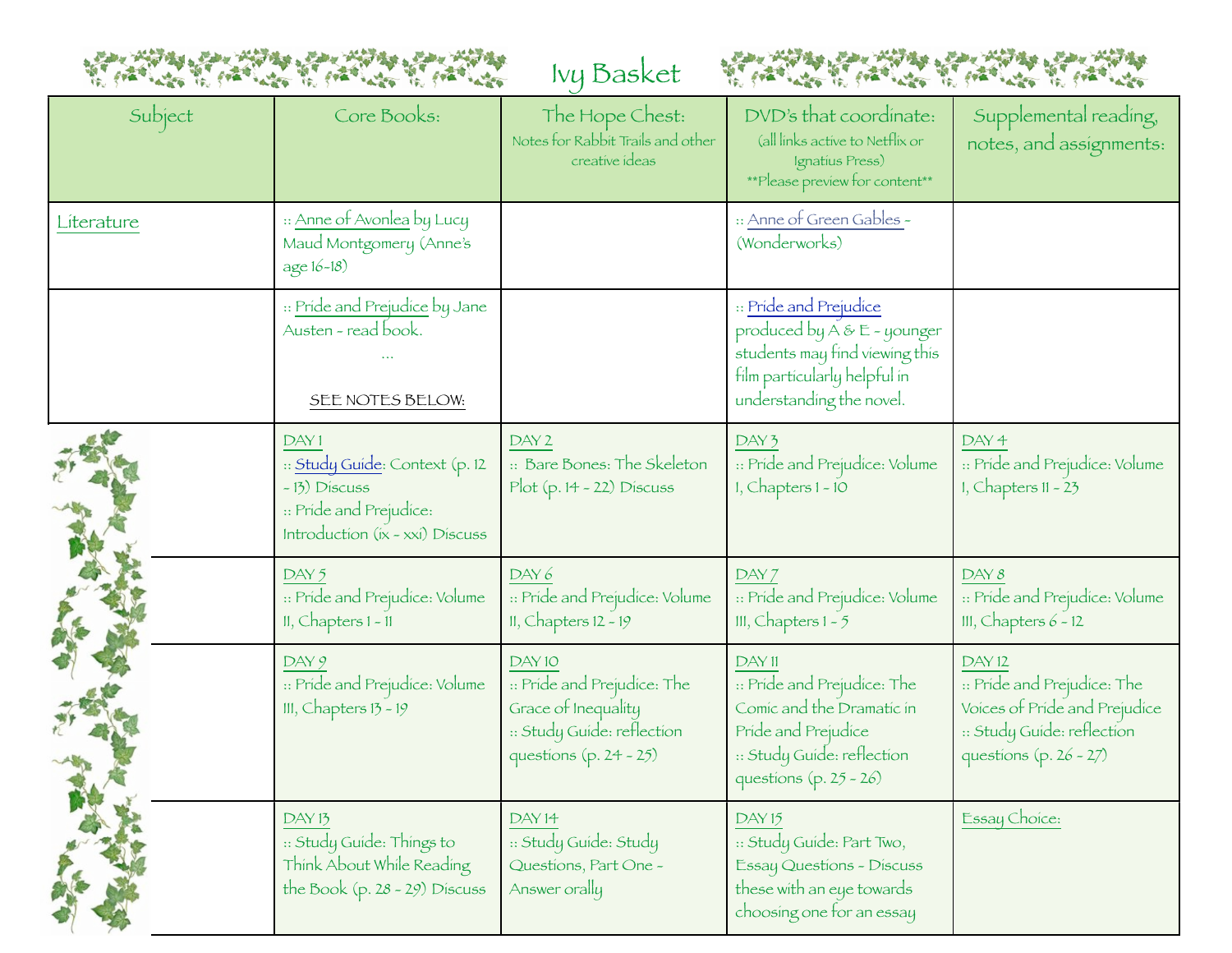



| Subject    | Core Books:                                                                                                                                                                                                    | The Hope Chest:<br>Notes for Rabbit Trails and other<br>creative ideas                                                                                                                                                                   | DVD's that coordinate:<br>(all links active to Netflix or<br>Ignatius Press)<br>**Please preview for content** | Supplemental reading,<br>notes, and assignments:                                                                                                                                                                                                         |
|------------|----------------------------------------------------------------------------------------------------------------------------------------------------------------------------------------------------------------|------------------------------------------------------------------------------------------------------------------------------------------------------------------------------------------------------------------------------------------|----------------------------------------------------------------------------------------------------------------|----------------------------------------------------------------------------------------------------------------------------------------------------------------------------------------------------------------------------------------------------------|
| Homemaking | :: The Family Manager Takes<br>Charge by Kathy Peel -<br>** Taking Charge of Meals and<br>Entertaining (Ch. 9 - 11)                                                                                            | :: This season will usher in<br>Advent and Christmas - assist<br>mom in planning menus for<br>Autumn, Advent, Christmas.                                                                                                                 |                                                                                                                | :: Come up with a detailed<br>plan for Thanksgiving and<br>Christmas day cooking. Plan<br>and shop menu. Table decor.                                                                                                                                    |
|            | :: Tea and Cake With the<br>Saints by Alice Cantrell<br>$::$ Read pages $1 - 16$<br>:: Read sections on Autumn<br>and Winter                                                                                   | :: Follow Alice's suggestions<br>to Beautify Your Bedroom (p.<br>$99 - 102$<br>: Plan a winter tea. Choose a<br>saint from the month's<br>calendar to guide your theme.                                                                  |                                                                                                                | Free Printables from Alice<br>:: Print the blue and white tea<br>notes for invitations to the tea<br>party<br>:: Print the Advent/Christmas<br>Season Tea & Cake Extra                                                                                   |
|            |                                                                                                                                                                                                                | :: Identify a healthy cooking<br>philosophy for the family<br>:: Work on a pantry<br>philosophy for keeping items<br>stocked. Assist in maintaining                                                                                      |                                                                                                                | :: Work on a menu with mom<br>:: Create a menu for one week<br>of every month<br>Make a shopping list for<br>that menu - consider budget                                                                                                                 |
|            | :: Barefoot Contessa<br>cookbooks                                                                                                                                                                              |                                                                                                                                                                                                                                          | :: Watch Barefoot Contessa<br>episodes on Food Network                                                         |                                                                                                                                                                                                                                                          |
|            | :: Cooking For Christ by<br>Florence Berger (OOP)<br>:: Feast Day Cookbook by<br>Katherine Burton<br>:: A Book of Feasts and<br>Seasons by Joanna Bogle<br>:: A Continual Feast by Evelyn<br><b>Birge Vitz</b> | :: Review the Liturgical<br>Calendar with mom. Discuss<br>ranking of liturgical days - see<br>article here.<br>:: Work on an outline of the<br>different liturgical days and<br>their ranking to include in<br>your home management book |                                                                                                                | .: With the liturgical calendar,<br>choose a few liturgical days to<br>celebrate (giving priority to<br>higher ranking days) with the<br>offerings of the kitchen.<br>:: Make a menu for these days<br>for teatime or meals along with<br>shopping lists |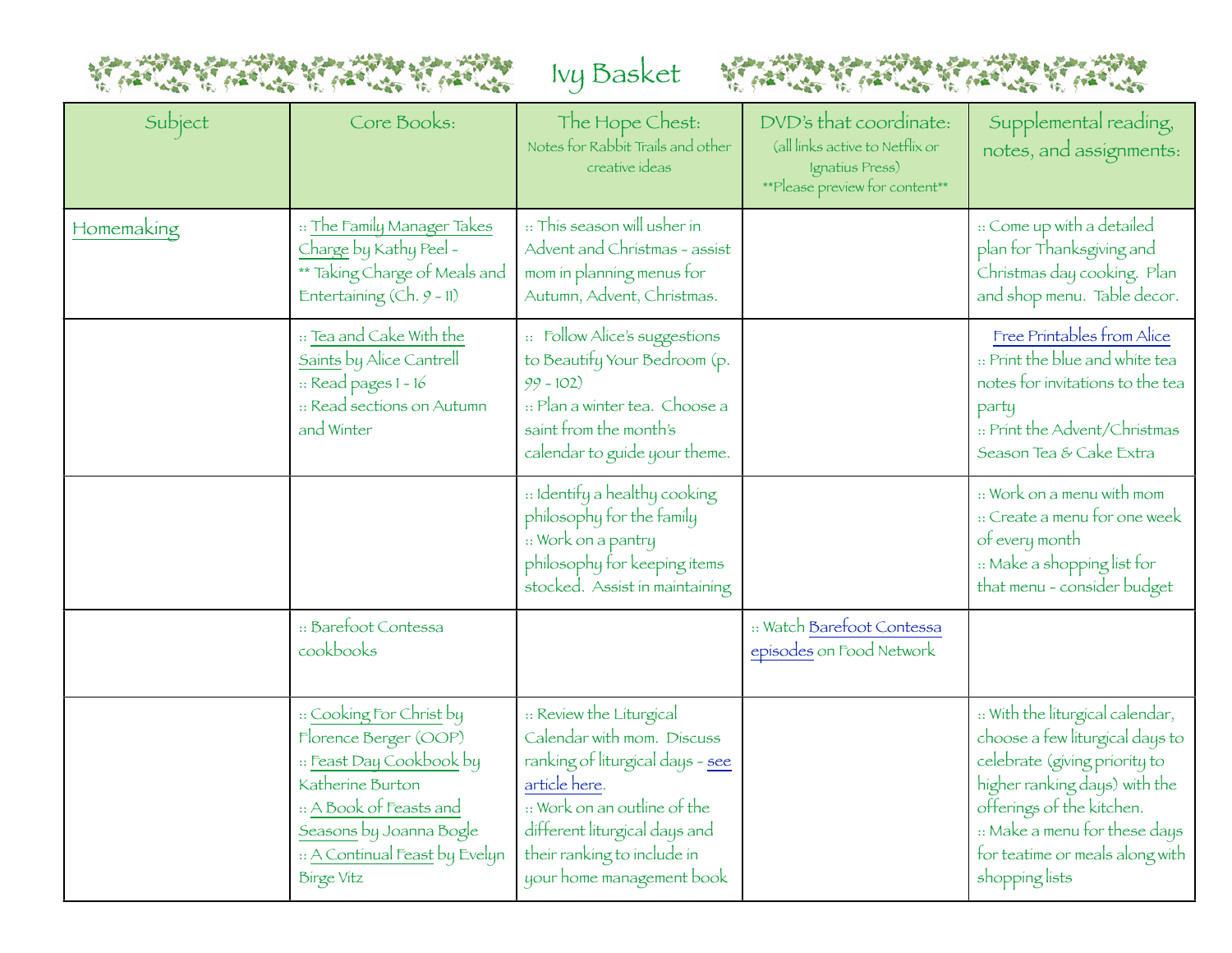



| Subject | Core Books:                                                                                                                                                                       | The Hope Chest:<br>Notes for Rabbit Trails and other<br>creative ideas                                                                                                                                        | DVD's that coordinate:<br>(all links active to Netflix or<br>Ignatius Press)<br>**Please preview for content**                                                            | Supplemental reading,<br>notes, and assignments:                                                                                                                         |
|---------|-----------------------------------------------------------------------------------------------------------------------------------------------------------------------------------|---------------------------------------------------------------------------------------------------------------------------------------------------------------------------------------------------------------|---------------------------------------------------------------------------------------------------------------------------------------------------------------------------|--------------------------------------------------------------------------------------------------------------------------------------------------------------------------|
| History | :: Presenting Miss Jane<br>Austen by May Lamberton<br>Becker                                                                                                                      | :: Add Jane Austen to your<br>Book of Centuries.<br>:: Choose a favorite scene<br>from Pride and Prejudice -<br>choose a character and write<br>a letter to a friend or home as<br>if you are that character. | :: Becoming Jane (preview<br>first - rated PG)<br>:: Miss Austen Regrets<br>(preview first)<br>:: Jane Austen's Life<br>:: Jane Austen's Work<br>:: Jane Austen's Society | :: Victorian Fashions coloring<br>book (Dover)<br>:: Empire Fashions Coloring<br>book (Dover)                                                                            |
|         | :: Mrs. Sharp's Traditions<br>(Victorian Family<br>Celebrations) by Sarah Ban<br>Breathnach - read The Art of<br>Domestic Bliss and the<br>seasonal selections for the<br>month/s | :: Adapt Maple Leaf<br>Luncheon and Nutting Party<br>(September, Autumn's Work) for an<br>autumn tea. Plan a nature<br>walk with baskets and a hunt<br>for nuts through the<br>countryside.                   | :: How to Dance Through<br>Time: Victorian Era Couples<br>Dance                                                                                                           | :: Make autumn fairies with the<br>nuts and treasures found<br>from your Nutting Party walk.<br>See - September, Things to<br>Make With Autumn's Treasures<br>for ideas. |
|         | :: Daily Life In a Victorian<br>House by Laura Wilson                                                                                                                             | :: Design your "dream"<br>Victorian home. Include only<br>Victorian items in your home.                                                                                                                       | $\therefore$ The 1900 House                                                                                                                                               | :: Take a Virtual Tour of the<br>Lindley Sambourne House - a<br>Victorian home in the UK                                                                                 |
|         | :: Victorian Era (Learning<br>Through History Magazine)                                                                                                                           | :: Choose a few projects to<br>complete.                                                                                                                                                                      |                                                                                                                                                                           |                                                                                                                                                                          |
|         | :: Old Time Schools<br>(Cobblestone History<br>Magazine                                                                                                                           | :: Rabbit Trail: Investigate the<br>connection between Mary<br>Had a Little Lamb and the one<br>room schoolhouse in<br>Sudbury, Mass.                                                                         |                                                                                                                                                                           | :: Write from the perspective<br>of a young teacher just<br>assigned to teach in a one-<br>room schoolhouse. Describe<br>a typical day.                                  |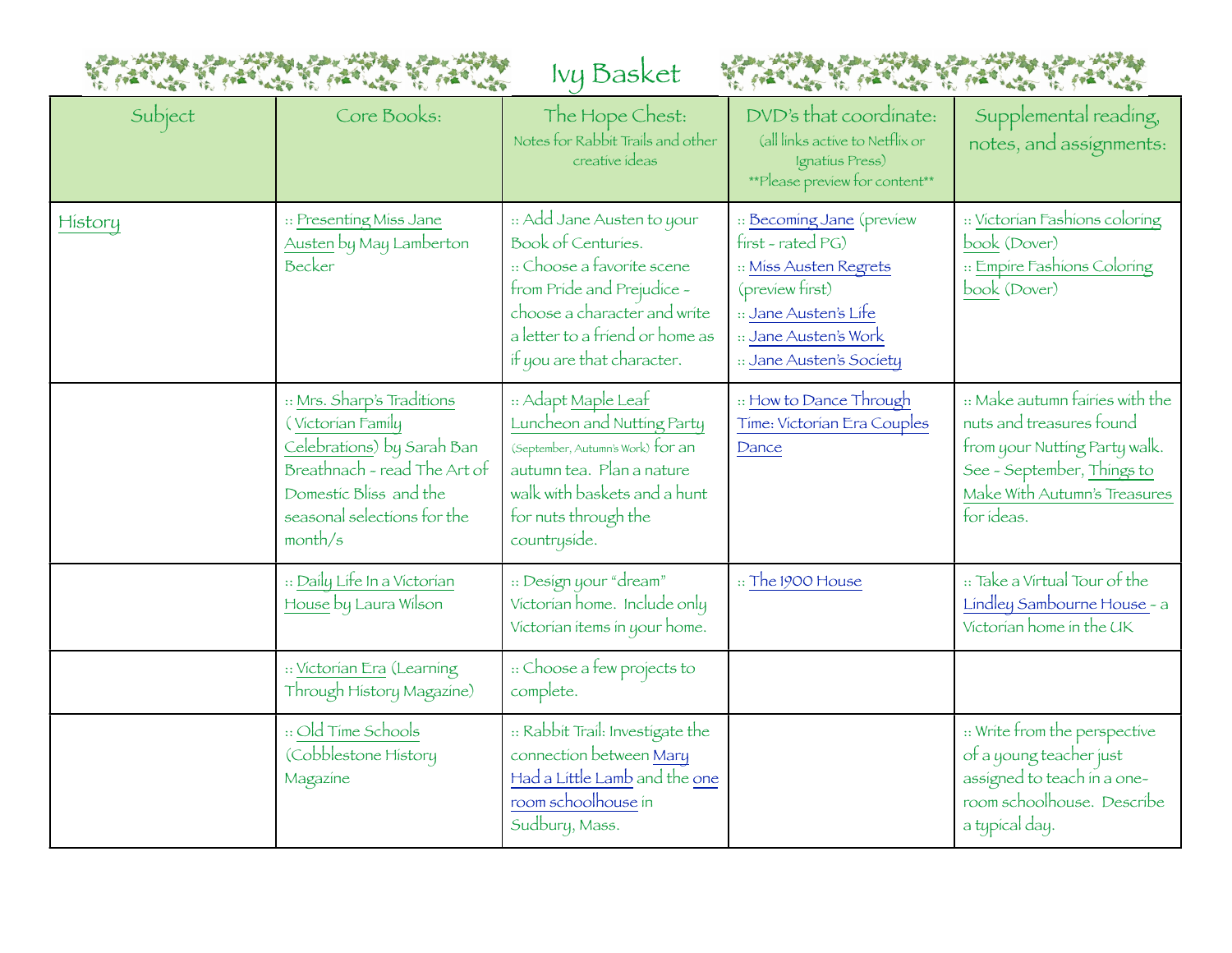



| Subject                             | Core Books:                                                                                                             | The Hope Chest:<br>Notes for Rabbit Trails and other<br>creative ideas                                                                                                                                              | DVD's that coordinate:<br>(all links active to Netflix or<br>Ignatius Press)<br>**Please preview for content**                                                             | Supplemental reading,<br>notes, and assignments:                                                                                                                                                               |
|-------------------------------------|-------------------------------------------------------------------------------------------------------------------------|---------------------------------------------------------------------------------------------------------------------------------------------------------------------------------------------------------------------|----------------------------------------------------------------------------------------------------------------------------------------------------------------------------|----------------------------------------------------------------------------------------------------------------------------------------------------------------------------------------------------------------|
| Faith                               | Beautiful Girlhood revised by<br>Karen Andreola<br>:: read chapters 1-11                                                | :: discuss each chapter<br>:: Optional: use the<br>Companion Guide for<br>Beautiful Girlhood for<br>discussion                                                                                                      |                                                                                                                                                                            |                                                                                                                                                                                                                |
|                                     | :: The Catholic Girls Guide by<br>Father Lasance -<br>$\therefore$ Ivy<br>$::$ Hope<br>:: St. Monica                    | :: Narrate this after reading -<br>or read aloud together.<br>:: Discuss together.<br>:: Why do you think Father<br>Lasance chose the Ivy to<br>represent the virtue of Hope?                                       |                                                                                                                                                                            | :: Little Flowers Virtues and<br>Verses CD - Wreath One -<br>Hope in the Lord                                                                                                                                  |
|                                     | :: St. Monica by F. A. Forbes                                                                                           | :: Gather a small collection of<br>Ivy from a friend. Ivy plants<br>root easily in a vase of water.<br>Ivy grows well as a houseplant<br>or in a garden, but be careful,<br>full of hope, they reach ever<br>upward | :: St. Augustine: His Life and<br>Spirituality - see note to the<br>right ------------------------<br>"Our hearts are restless<br>until they rest in Thee<br>St. Augustine | :: Full of hope, St. Monica<br>prayed without ceasing for<br>the conversion of her son, St.<br>Augustine. He converted and<br>became a great saint and<br>doctor of the Church. Watch<br>a DVD about his life. |
| Catechism of the Catholic<br>Church | Using the CCC find answers<br>to the following<br>** What is the definition of<br>hope? (1817 & 2090)<br>CONTINUED ---> | ** What is the source of hope?<br>(2657)<br>** Finish this sentence: Hoping<br>against hope, he believed,<br>and thus became (1819)<br>CONTINUED --->                                                               |                                                                                                                                                                            | ** What are the sins against<br>hope? (2091-2092)<br>** COPYWORK: paragraph<br>1818                                                                                                                            |
| Apologetics                         | :: Continue working with<br>Father using Beginning<br>Apologetics I                                                     |                                                                                                                                                                                                                     |                                                                                                                                                                            |                                                                                                                                                                                                                |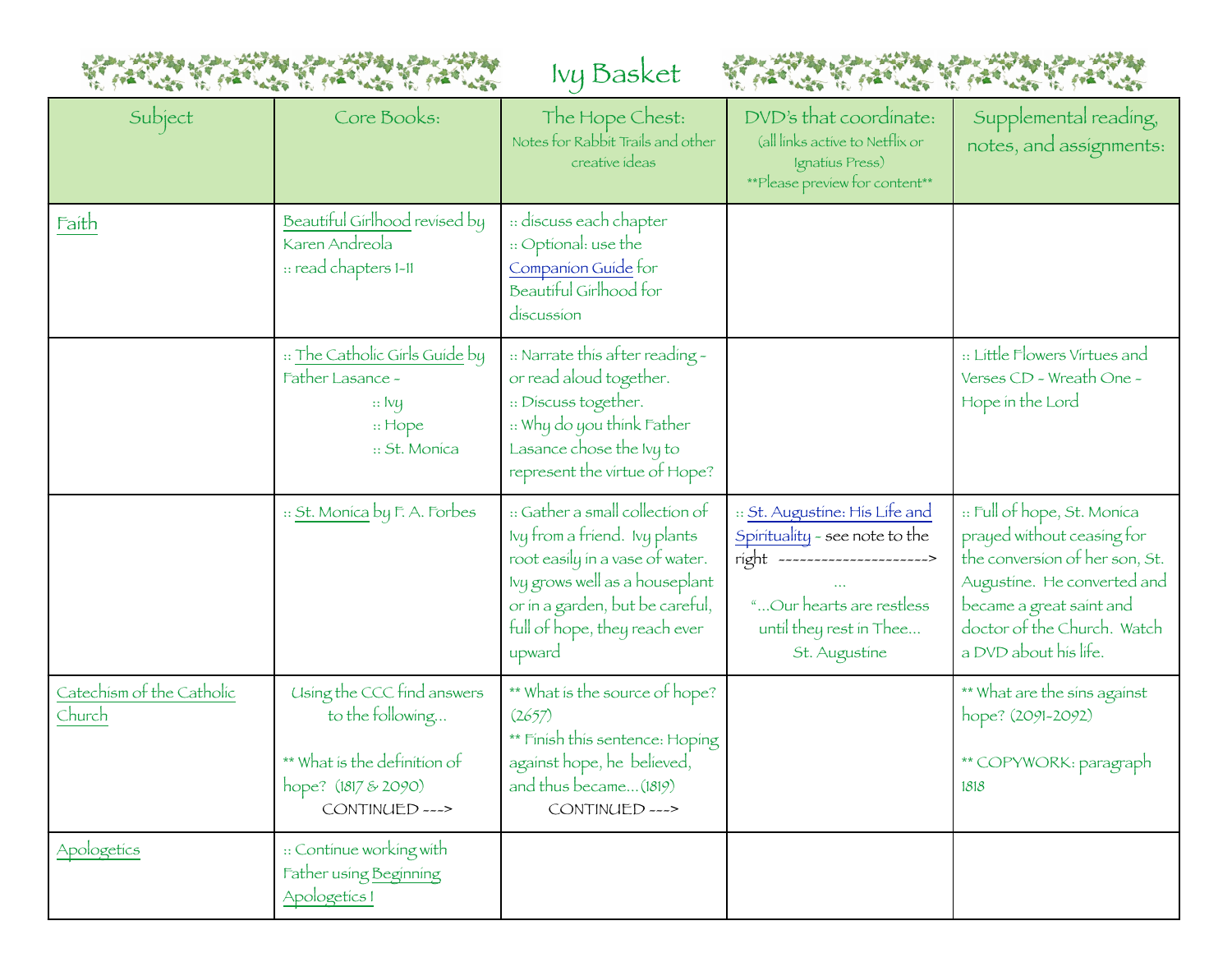



| Subject                  | Core Books:                                                                                                                                                                                          | The Hope Chest:<br>Notes for Rabbit Trails and other<br>creative ideas                                                                                                                                                            | DVD's that coordinate:<br>(all links active to Netflix or<br>Ignatius Press)<br>**Please preview for content**                                              | Supplemental reading,<br>notes, and assignments:                                                                                                                                                   |
|--------------------------|------------------------------------------------------------------------------------------------------------------------------------------------------------------------------------------------------|-----------------------------------------------------------------------------------------------------------------------------------------------------------------------------------------------------------------------------------|-------------------------------------------------------------------------------------------------------------------------------------------------------------|----------------------------------------------------------------------------------------------------------------------------------------------------------------------------------------------------|
| Natural History - Botany | :: The Country Diary of an<br>Edwardían Lady - to<br>appropriate month                                                                                                                               | :: Continue work on your own<br>Country Diary in the style of<br>Edith Holdenuse inspiration<br>from seasonal nature walks                                                                                                        | :: The Country Diary of An<br>Edwardian Lady (still waiting<br>on this to be available from<br>Netfix)                                                      | <b>IVY - GENUS HEDERA</b><br>:: Ivy Sketch - labeled, add to<br>nature sketch book<br>:: Types of Ivies                                                                                            |
|                          | :: Learn to Draw Nature in the<br>style of The Edwardian Lady<br>(ArtTricks)                                                                                                                         | :: Seasonal choices:<br>** The Fruits of Fall<br>** Autumn Berries<br>** Drake and Duck<br>** Winter Toadstools                                                                                                                   | :: Watercolor Journaling DVD                                                                                                                                | $\therefore$ There are 8 categories of<br>classifying leaf shapes of IVY.<br>Illustrate the $8$ leaf shapes in<br>your nature sketch book, and<br>then see how many you can<br>find in the spring. |
|                          | :: Nature Drawing: A Tool for<br>Learning - Read the following:<br>** Beginning Drawing<br>** Materials<br>** Methods and Techniques<br>** Ch. 8 - Keeping a Field<br>Sketchbook<br>** Ch. 7 - Birds | Because we are entering the<br>winter season, focus on bird<br>watching in our gardens.<br>Work from our list of<br>commonly seen birds, and<br>illustrate each in nature<br>sketch book using techniques<br>from Nature Drawing. | :: Birds, Birds, Birds!: An<br>Indoor Birdwatching Field Trip<br>:: Winged Migration<br>:: DK Eyewitness DVD: Bird<br>(preview for evolutionary<br>content) | : With Ivy cuttings make an Ivy<br>Topiary for a seasonal<br>centerpiece. Ref: care of Ivy.                                                                                                        |
|                          | :: Amateur Naturalist<br>** The Naturalist on Home<br>Ground<br>** The Naturalist at Home<br>** The Naturalist in the Tundra                                                                         | :: What kind of different<br>insects, creatures, flora, and<br>fauna can you spot in the<br>winter?<br>:: Include in nature sketch bk.                                                                                            | :: The Naturalist                                                                                                                                           | :: Countryside Rambles by<br>William Furneaux<br>** Part III - Autumn<br>** Part IV - Winter                                                                                                       |
|                          | :: Botany Coloring Book -<br>Complete units 5 - 35 coloring<br>all plates.                                                                                                                           |                                                                                                                                                                                                                                   |                                                                                                                                                             | :: Spot some ways nature is<br>preparing to go to sleep for<br>autumn and winter - illustrate<br>in your sketch book.                                                                              |